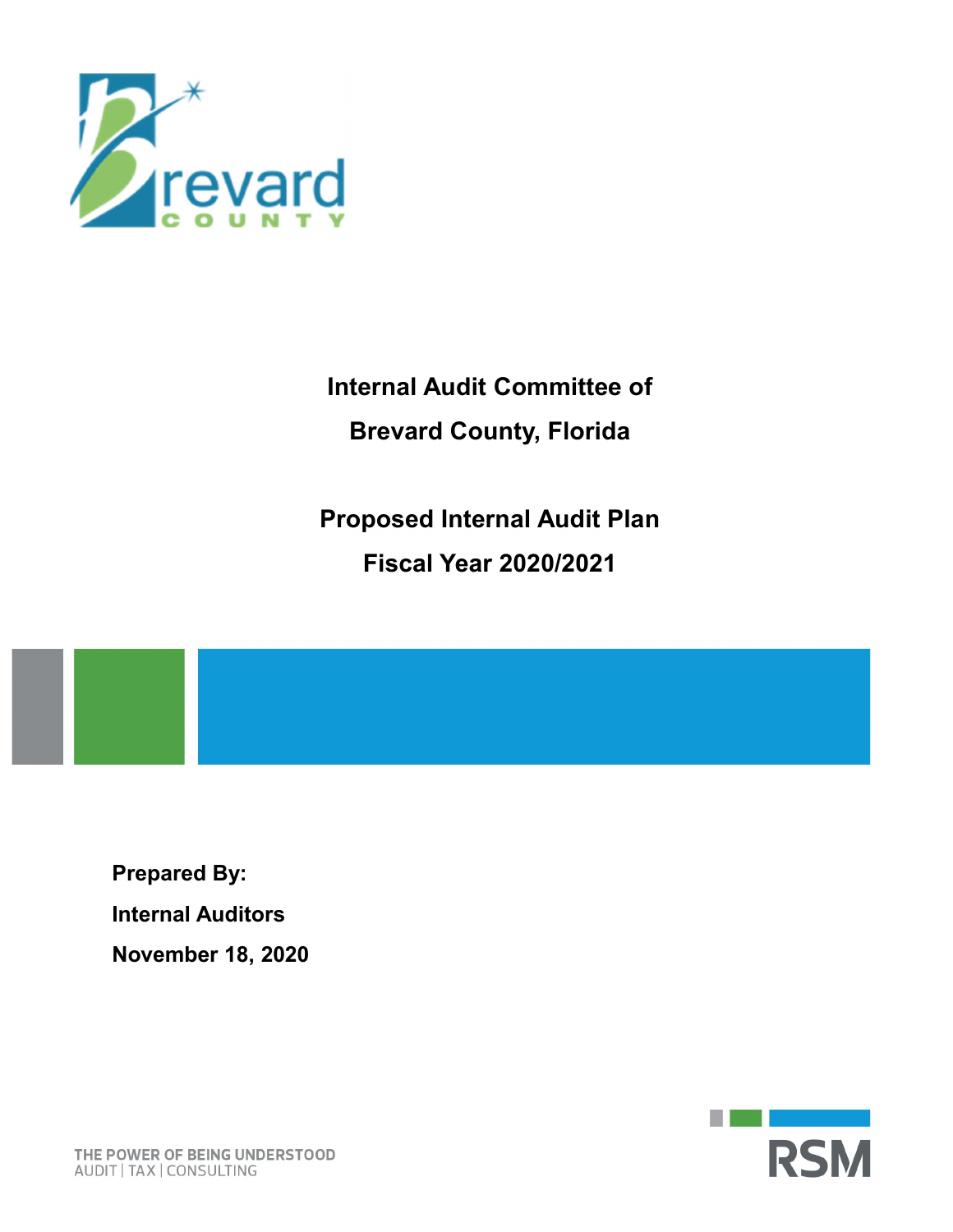# **Table of Contents**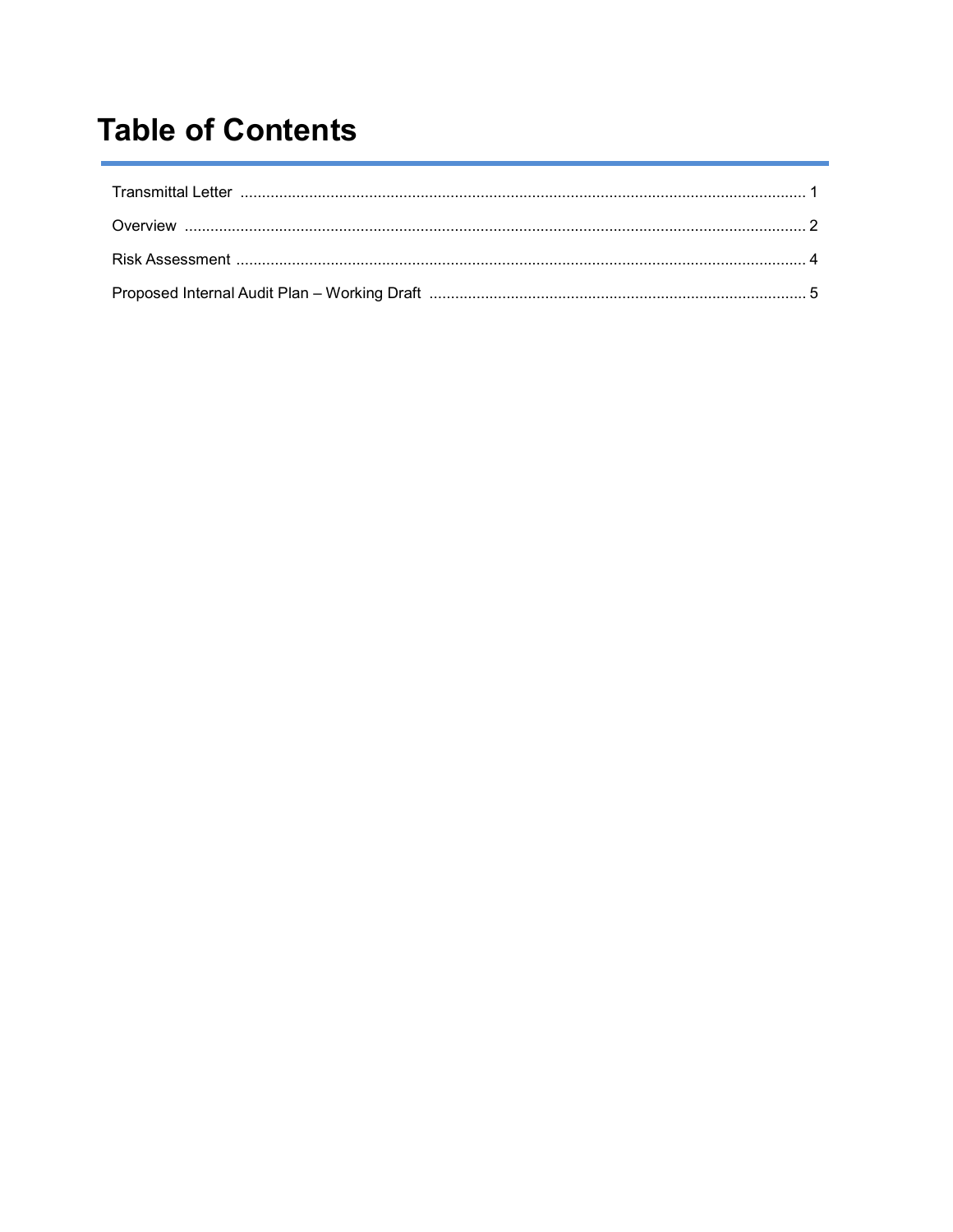November 18, 2020

The Audit Committee of Brevard County, Florida 2700 Judge Fran Jamieson Way Viera, Florida 32940-6699

We hereby submit the proposed internal audit plan for the Brevard County, Florida ("County") for fiscal year ("FY") 2020/2021. We applied a broad-based, comprehensive view of risk, linked to the annual budget and operations, and reviewed Board documents and conducted interviews with County Commissioners, as well as the County Manager and other stakeholders to gain a high-level understanding of their pressure points and concerns and narrow in on the relevant objectives and identified inherent risks. We also conducted interviews with members of the Management team to identify opportunities and vulnerabilities; as well as reviewed board meeting minutes, financial reports, budget documents, and various media sources to understand the County's current risk appetite and overall environment. Our 'risk' focus is centered on Financial, Operational, and Compliance risk, as well as the general effect of Public Perception with regard to County-wide activities and initiatives. We have presented a two-year plan, which is continuously evolving and is presented in *draft* form because it is a *living document*. As factors change and situations arise, this plan can and will change. Our internal audit approach and methodology are outlined below:





We have included the potential significant risks and internal audit strategy for each of the functions in the proposed FY 2020/2021 internal audit plan in this report. The preliminary FY 2021/2022 plan is presented in our audit universe for informational purposes, but may change and will be revisited prior to the end of the current year. We would like to thank the County Commissioners, County Manager, Management, various departments and staff involved in assisting with the risk assessment process.

Respectfully submitted,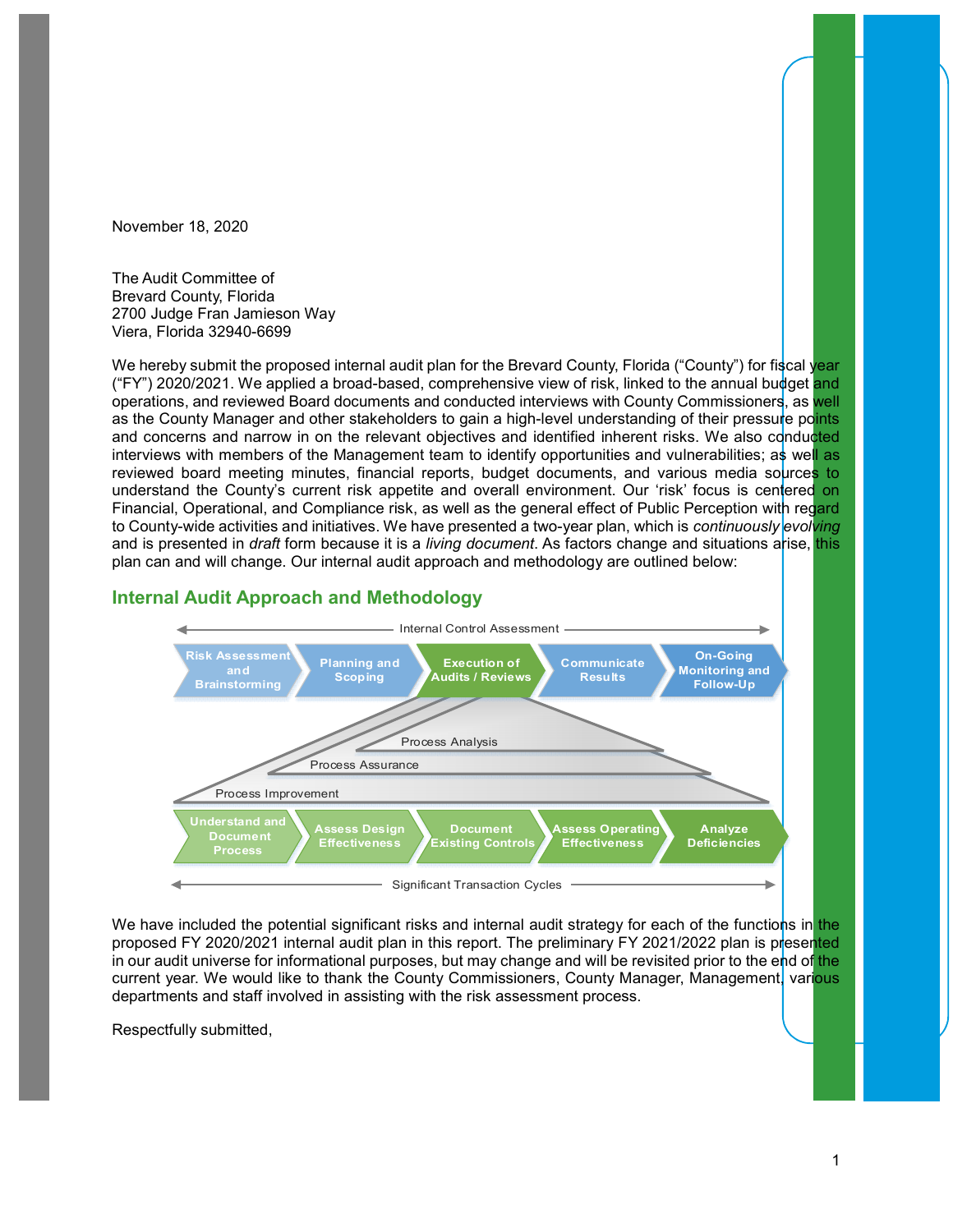## **Overview**

A strong, high-functioning internal audit process has a balance of all types of internal audits and reviews. These should include systematic audits selected through the risk assessment process and ad hoc audits as new facts emerge, or by request from the Board, County Management, or key stakeholders.

RSM has a comprehensive internal audit methodology with a holistic approach to assessing the County's most critical risks. There is no one-size-fits-all internal audit project; therefore, we have a flexible methodology that helps internal audit evolve from a necessary process to assume a more strategic role within the County. A high-level overview is included in the matrix below.

We leverage proven processes and advanced technology to help mitigate risk, monitor compliance and add value to the County. Our methodology is grounded in understanding the overall needs and working with the County to develop a responsive approach to meet and exceed those expectations. In addition, we integrate quality assurance and project management resources to increase visibility into internal audit projects, providing real-time results and insight into progress.

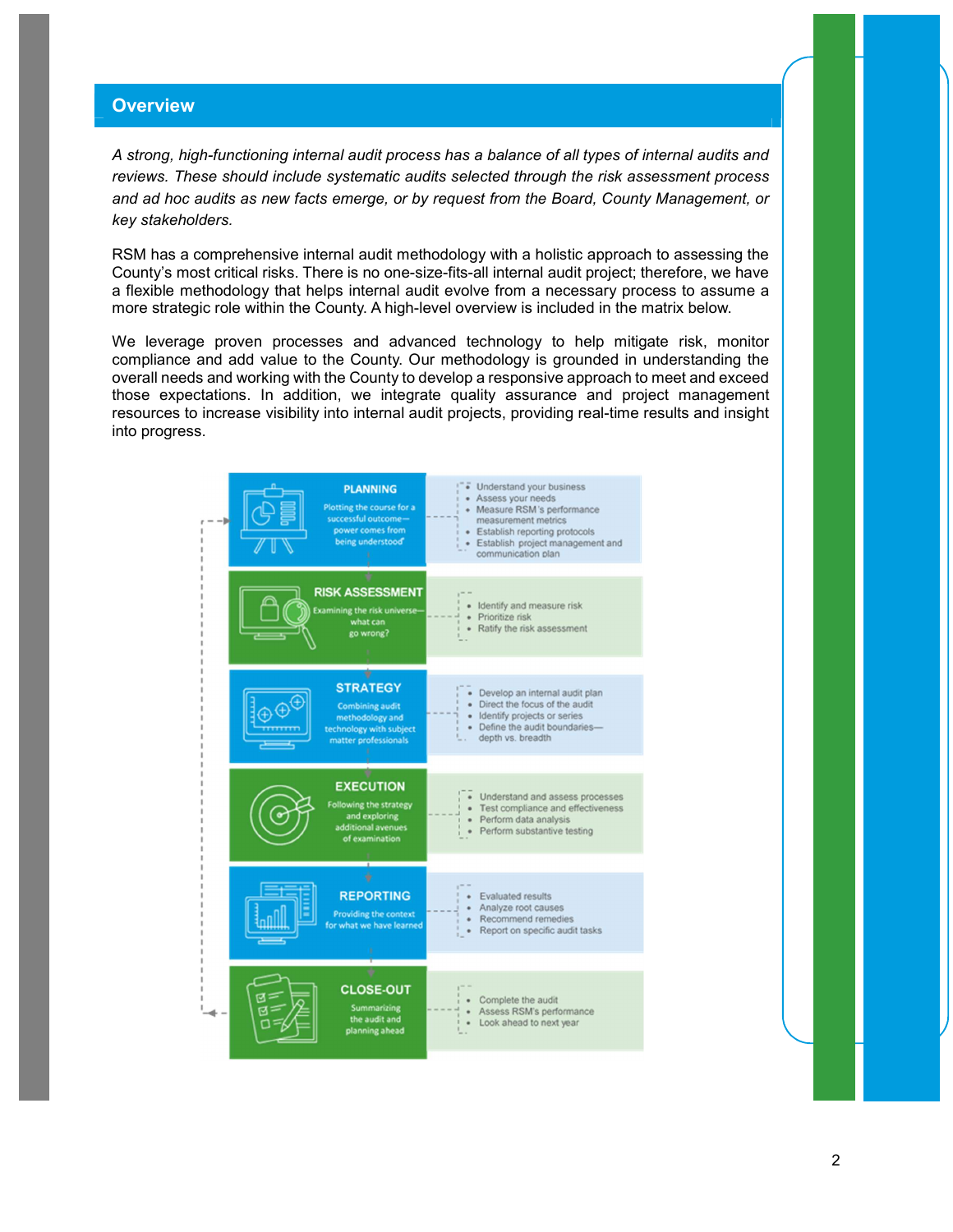## Risk Assessment

This risk assessment process was intended to assist the County in analyzing risk impacts to its current operating environment, including their inherent and residual impacts and likelihood, and develop the proposed internal audit plan. While the current risk assessment was completed as of July 2020, it is intended to be a "living" document, which can and should be modified for changes in the County's operating environment and planned strategic initiatives. We have also presented a preliminary plan for two fiscal years, in order to acknowledge a broad-based risk approach and areas that exhibit high- to moderate-risk markers that are being continuously monitored but are not yet in an auditable state due to various factors. Our approach is based on the widely accepted Committee of Sponsoring Organizations ("COSO") guidance on monitoring Internal Control Systems as shown below:



Preparing the proposed internal audit plan from the risk assessment will facilitate focusing resources on areas of most immediate concern to the County. Our risk assessment considers 'inherent risk', which is the risk of a function in an environment void of controls. Therefore, functions with inherently high risk may be included in the audit plan; although their inclusion does not mean 'issues' or concerns currently exist, but rather that the high-risk nature of the function is such that a higher potential exists for issues to develop. As factors change, situations arise, and as the County continues to support and promote the internal audit function, this proposed plan can and will change. The chart below illustrates the exposure environment for positioning the County's risks and evaluating the desired response based upon the likelihood of occurrence and priority of risk concerns. The proposed internal audit plan generally focuses on areas or functions that are high exposure and high priority (the upper right quadrant). We also consider

other areas that are not included in this quadrant to insert a level of unpredictability into the internal audit plan and risk assessment process in order facilitate county-wide awareness that all business units, functions and processes may be subject to an internal audit at any time.

Inherent Risk

- Risk of an occurrence before the effect of any existing controls.
- If you were building this process, what would you be concerned about?
- What can we not prevent?

#### Residual Risk

- Risk remaining after the application of controls.
- 

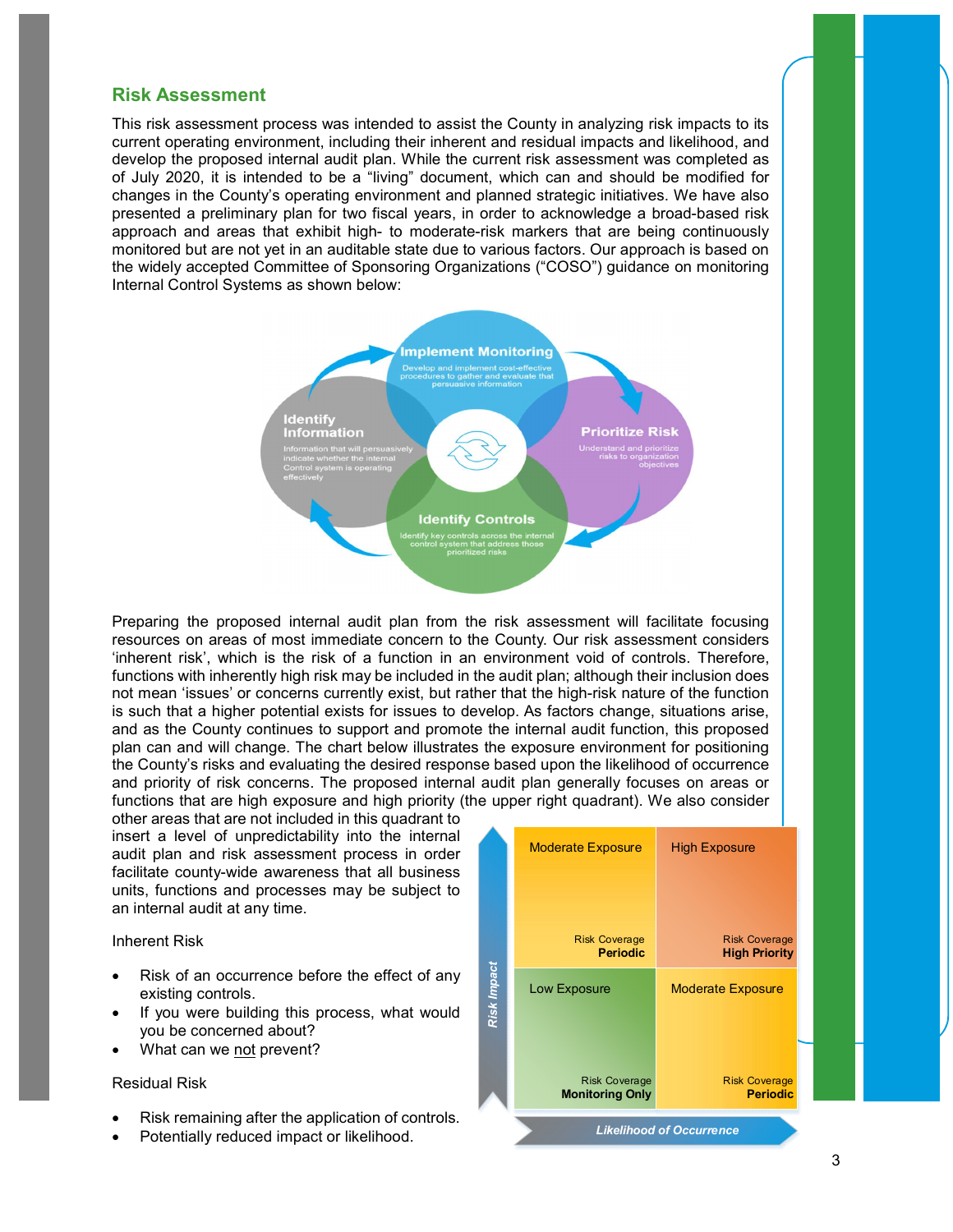## Risk Assessment

| <b>Risk Assessment</b>         |                                                                                                                                                                                                                                                                                                                                                                                                                                                                                                                    |
|--------------------------------|--------------------------------------------------------------------------------------------------------------------------------------------------------------------------------------------------------------------------------------------------------------------------------------------------------------------------------------------------------------------------------------------------------------------------------------------------------------------------------------------------------------------|
|                                |                                                                                                                                                                                                                                                                                                                                                                                                                                                                                                                    |
|                                |                                                                                                                                                                                                                                                                                                                                                                                                                                                                                                                    |
|                                | The risk assessment process drives the planned scope of the internal audit function and forms the basis of<br>the proposed internal audit plan. Our approach primarily defines 'Risk' in a government entity as Financial<br>and Compliance-related risk, as well as public perception impacts. Strategic, performance and operational<br>risks are also considered. We evaluate the level of risk present in each area / function, across a standard<br>spectrum of industry-accepted risk categories as follows: |
| Control<br><b>Environment</b>  | • Demonstrates committment to integrity and ethical values<br>• Exercises oversight responsibilities<br>• Establishes structure, authority and responsibility<br>• Demonstrates commitment to competence<br>• Enforces accountability                                                                                                                                                                                                                                                                              |
| <b>Risk Assessment</b>         | • Specifies suitable objectives<br>• Identifies and analyzes risk<br>• Assesses fraud risk<br>• Identifies and analyzes significant change                                                                                                                                                                                                                                                                                                                                                                         |
| <b>Control Activities</b>      | • Selects and develops control activities<br>• Selects and develops general controls over technology<br>• Deploys through policies and procedures                                                                                                                                                                                                                                                                                                                                                                  |
| Information &<br>Communication | • Uses relevant information<br>• Communicates internally<br>• Communicates externally                                                                                                                                                                                                                                                                                                                                                                                                                              |
|                                | • Conducts ongoing and/or separate evaluations                                                                                                                                                                                                                                                                                                                                                                                                                                                                     |

As shown on the following pages, a strong, high-functioning internal audit process has a balance of all types of internal audits and reviews. As such, the proposed internal audit plan includes: Overall Audit Functions, Cycle Audits, Entity-Wide Audits, Individual Function Audits and Special Requests. The proposed plan may also include performance and / or consultative-type projects that assist management with strategy, ongoing initiatives and planning. We have presented a snapshot of the proposed internal audit plan working draft, as well as a summary of the planned audit strategy for each audit, subject to modification during the initial planning stages of each audit and subsequent discussions with management.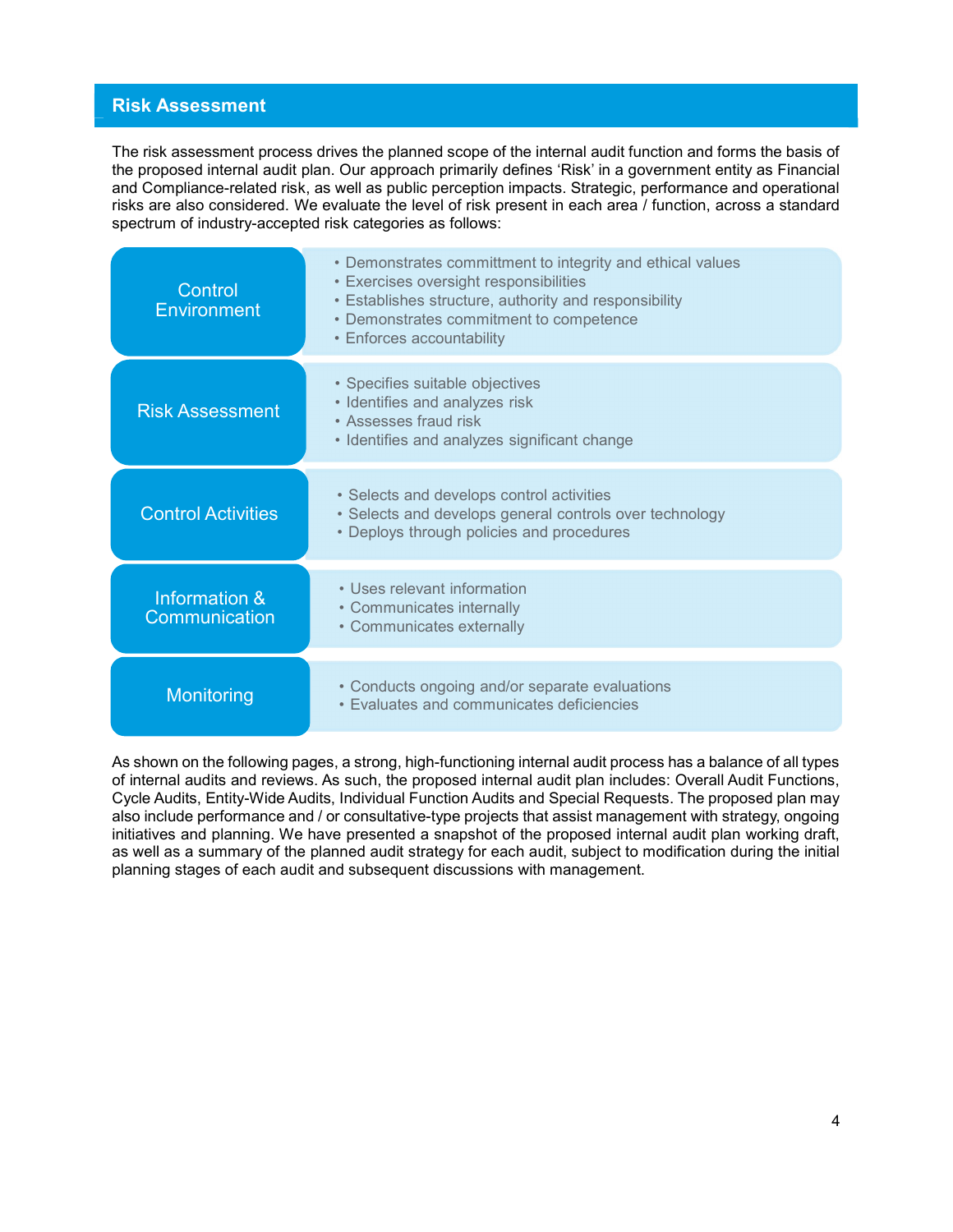## Proposed Internal Audit Plan – Working Draft

The County's internal auditors have developed an internal audit methodology aligned with Institute of Internal Auditors' International Standards for the Professional Practice of Internal Auditing and AICPA consulting standards. These include systematic audits selected through the risk assessment, ad hoc audits as new facts emerge, or requests by the County Commissioners, Internal Audit Committee, or County Manager.

## Overall Audit Functions

#### Risk Assessment and Audit Plan Development

As required by the RSM Internal Audit Methodology, the internal auditor uses risk assessment techniques in developing the internal audit activity's plan and in determining priorities for allocating internal audit resources. The Risk Assessment is used to examine auditable functions and select areas for review to include in the internal audit activity's plan that have the greatest risk exposure.

#### Update Risk Assessment and Audit Plan Development

Risk is not stagnant. It is constantly evolving. As factors change and situations arise, this plan can and will change. As required by the RSM Internal Audit Methodology, the risk assessment and proposed audit plan is required to be updated annually.

#### Ongoing Remediation and Follow-up Procedures

As required by the RSM Internal Audit Methodology, internal auditors should establish a follow-up process to ensure that management actions have been effectively implemented or that senior management has accepted the risk of not taking action. Included within each report provided, for each audit completed, a Management Response section will be added for Management to respond and include an action plan for remediation (if needed), as well as a targeted date of completion. Follow-up procedures will be performed after the completion date noted by Management. Follow-up typically occurs after ample time has passed with the new control / procedure in place (generally six months) to verify and report the implementation status of the recommendations and Management's action with regard to the previously reported observations. Annually, we perform procedures for those issues where the target dates have been reached to verify and report the implementation status of recommendations to the previously reported items. Follow up reports will be presented to the Audit Committee at least semi-annually.



#### Quality Control and Audit Committee Preparation

The RSM Internal Audit Methodology requires the internal auditors to maintain a quality assurance and improvement program that covers all aspects of the internal audit activity, including appropriate supervision, periodic internal assessments and ongoing monitoring of quality assurance. RSM's Quality Control processes specific to public sector clients include, when applicable, concurring partner review (independent of the engagement) and, when necessary, consultation with the County's Attorney(s) prior to reports being issued into the public record.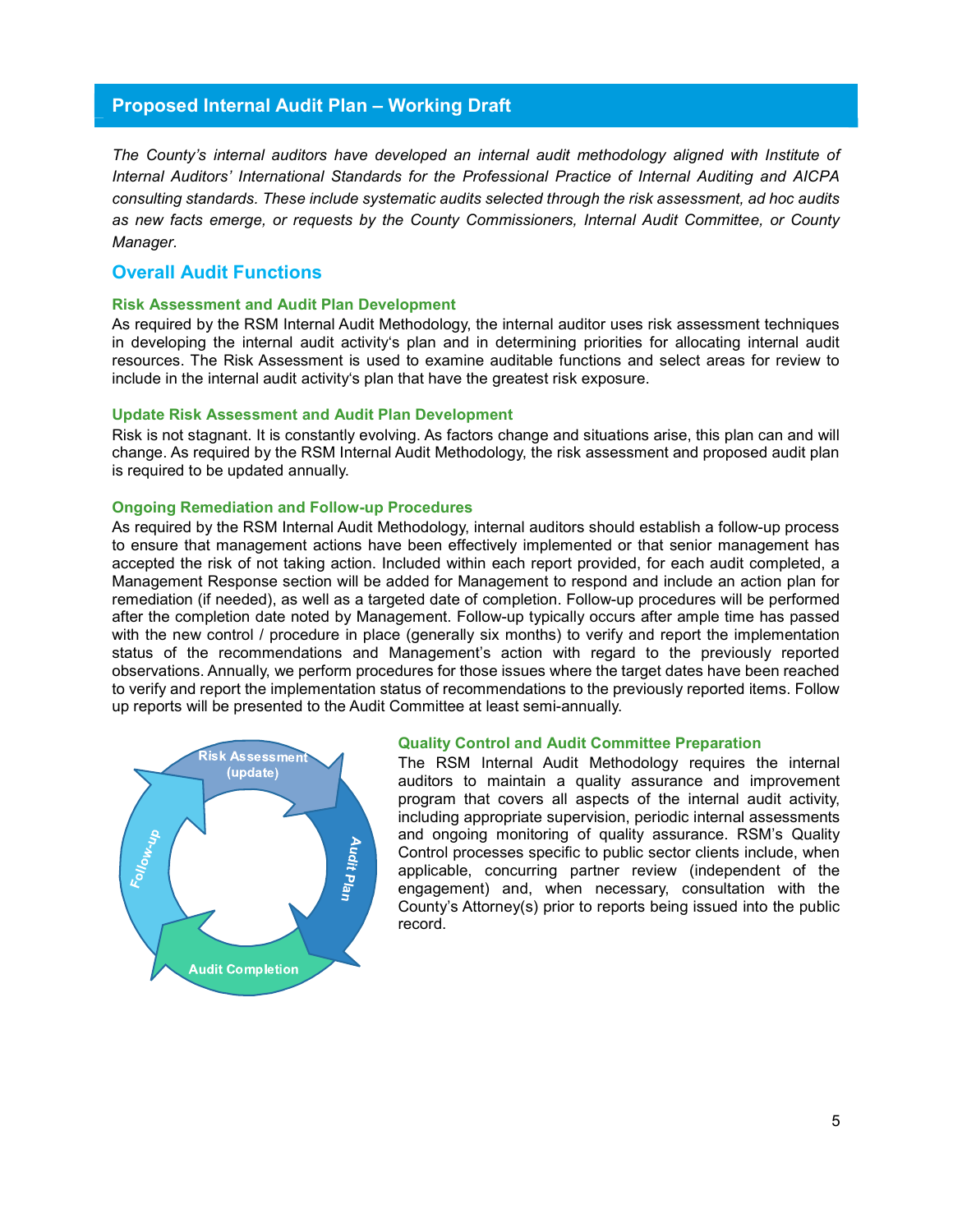# Proposed Internal Audit Plan FY 2021 – Working Draft (continued)

The objective of this assessment is to provide the County with sufficient and continuous internal audit coverage of those areas judged as having a relatively high risk profile or that otherwise require internal audit attention for various reasons. Through the risk assessment, we have identified and propose the following functions be reviewed for the upcoming year:

#### Information Technology - Ongoing Network Scanning / Penetration and Security Testing

We have performed ongoing network scanning and deeper targeted penetration testing regularly since 2017. Network security is constantly evolving as threat actors continue to change their attack approaches. Best practice is to perform ongoing network scanning and targeted penetration testing on a regular basis to monitor the County's defense against attacks. We understand that the County's Information Technology department has refocused and reprioritized many efforts in order to shift towards a remote working environment for employees during the COVID-19 pandemic.

As the County undergoes further transformation in Information Technology this coming year, we will continue to provide ongoing monitoring and penetration testing, provide follow up to our prior reports as needed, as well as provide our subject matter professionals to the County for consultation.

## Information Technology - Payment Card Industry Data Security Standard (PCI DSS) Readiness Assessment

The Payment Card Industry Data Security Standard (PCI DSS) refers to payment security standards that ensure all sellers safely can securely accept, store, process, and transmit cardholder data and credit card information during a credit card transaction. Any merchant with a merchant ID that accepts payment cards must follow these PCI compliance regulations to protect against data breaches. The requirements range from establishing data security policies to removing card data from the County's processing system and payment terminals.

Cardholder or payment data covers information such as the full primary account number, the cardholder's name, and the credit card service code and expiration date. Merchants are also responsible for protecting sensitive authentication data in the magnetic-stripe data.

Lack of compliance with PCI standards increases the risk of data breaches, fines, card replacement costs, costly forensic audits and investigations, damage to public perception and more if a breach occurs. The purpose of this assessment will be to identify areas of non-compliance or vulnerability and make recommendations to cure any issues noted.

#### Emergency Management - 800 Megahertz / E-911

The 800 Megahertz Program is the County's intergovernmental radio communications system. Primary users of the system include the Brevard County Sheriff's Office, Brevard County Fire Rescue, and various other County departments, municipal police departments, municipal fire departments, and health care systems. Ownership of equipment and the operation of the 800 Megahertz Program was transferred from the Brevard County Sheriff's Office to the County's Office of Emergency Management in January of 2006. The system is funded through revenues generated through statutory surcharges, as well as cellular tower lease agreements and County general funds.

The scope of this audit could include tower lease contract compliance; assessing internal controls related to monitoring and managing the surcharges and how the funds are accumulated and spent; compliance with Florida Statute and any interlocal agreements; property control and asset management; and billings.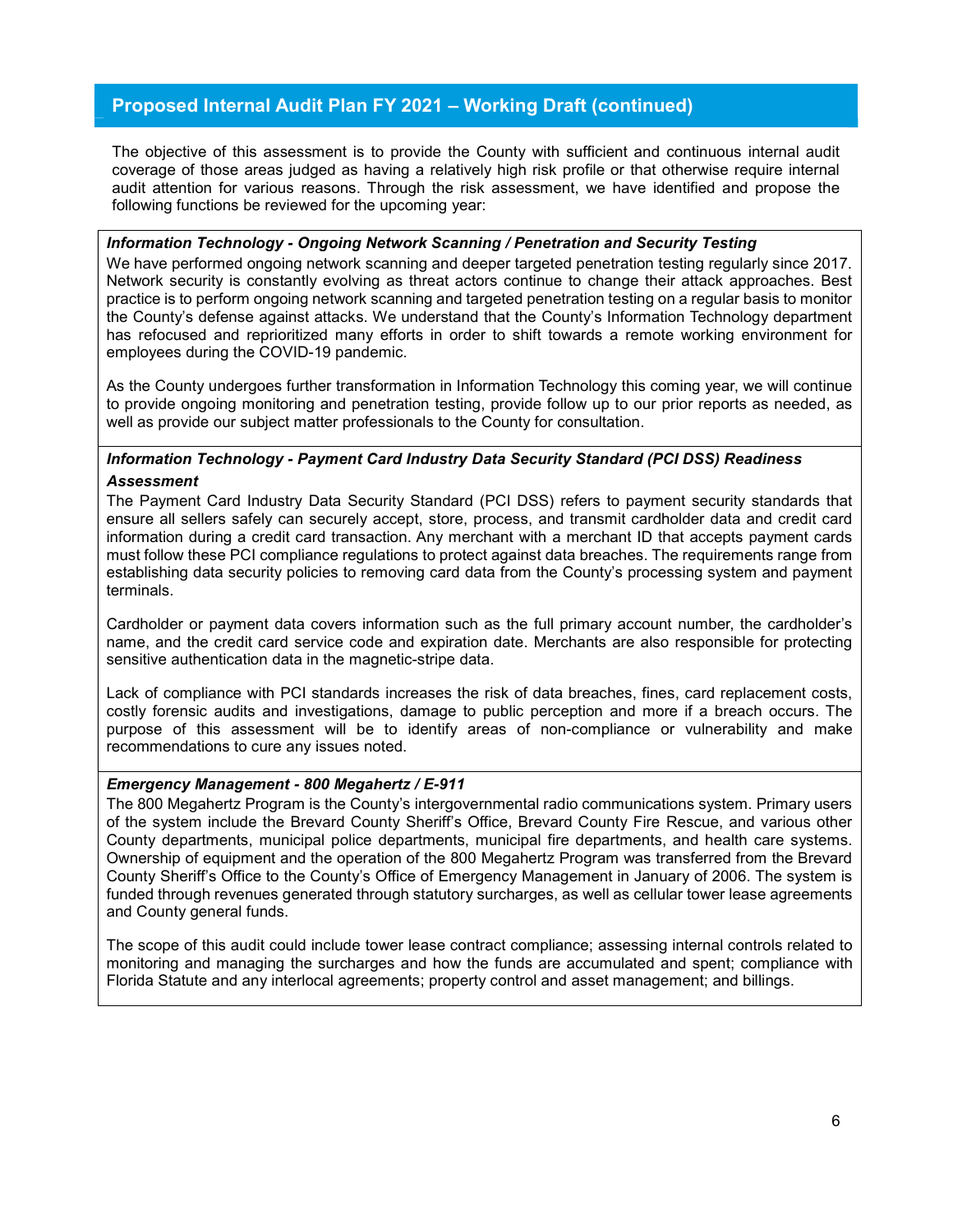# Proposed Internal Audit Plan FY 2021 – Working Draft (continued)

#### Library Services - Operations

The Library Services department is primarily responsible for the operation and maintenance of the County's many public libraries. The funding is derived from restricted revenue sources such as property taxes, State aid, and fines and fees. Accordingly, these revenue sources must be spent on Library Services and cannot be diverted to other County needs. During FY2021, risk in this department is elevated due to retirements in key positions (including Director).

The audit objectives will be to assess the design of key operational and financial processes, identify any process or internal control gaps, and assess compliance applicable laws, rules and other County policies and procedures.

## Space Coast Office of Tourism - USSSA Room Night Verification Cycle Review

Brevard County's Space Coast Stadium Complex includes an 8,100 seat baseball stadium and other recreational facilities. In April 2016, the complex was leased for 20 years to USSSA. USSSA is responsible for the management and operation of the complex, including ticket sales and concessions, applicable taxes, maintenance, and capital improvements of the facilities. The County also contributes to the cost and management of the capital improvements.

Rather than remitting lease payments to the County, USSSA guarantees an amount of "room nights" per year of operation. Room nights are defined as hotel stays in Brevard County, booked specifically for stadium complex events. Per the lease agreement, if the room night guaranty is not met, USSSA shall make additional capital investment based upon a formula. The room nights are reported to the County's Space Coast Office of Tourism, who is the County's designated contract administrator for the lease agreement.

The primary scope and objective of this review is to verify the room nights as reported by USSSA against available documentation, and if a shortfall in room nights compared to stated goals is observed, then to verify USSSA's capital expenditures during the most recent lease year to determine if the contractually required increase in capital investment was made.

#### Natural Resource Management - Save Our Indian River Lagoon ½ Sales Tax Referendum

The citizens of Brevard County voted on November 8, 2016, to approve a half-cent sales tax to be assessed and remitted to the County for use in clean-up efforts for the Indian River Lagoon. The tax is in effect for a period of 10 years and is independently overseen by the Save Our Indian River Lagoon (SORIL) Committee. The role of the Internal Auditors includes monitoring the activities of the SOIRL Committee as well as the reports presented to the Committee by the department of Natural Resource Management.

Internal Audit procedures will include testing project budget set up and monitoring, procurement of contracted services, as well as revenue and expenditure reporting, and compliance with municipal cost-share agreements. These reports are presented semi-annually to the Audit Committee.

## Public Works - Financial Condition Assessment

The Public Works Department includes Road & Bridge, Transportation Construction, Facilities Management, Traffic Operations, Survey & Mapping, and Engineering. Public Works is funded through various sources, depending on the project, including General Funds, Local Option Gas Tax, 9<sup>th</sup> Cent Gas Tax, Constitutional Gas Taxes, and Transportation Impact Fees. Current priorities per the most recent adopted budget include capacity projects such as intersection improvements, new sidewalks, and road widening. Staff has noted that current funds are not sufficient to address all capacity needs.

This assessment will be designed to analyze current and projected funding, in comparison with management's goals and objectives.